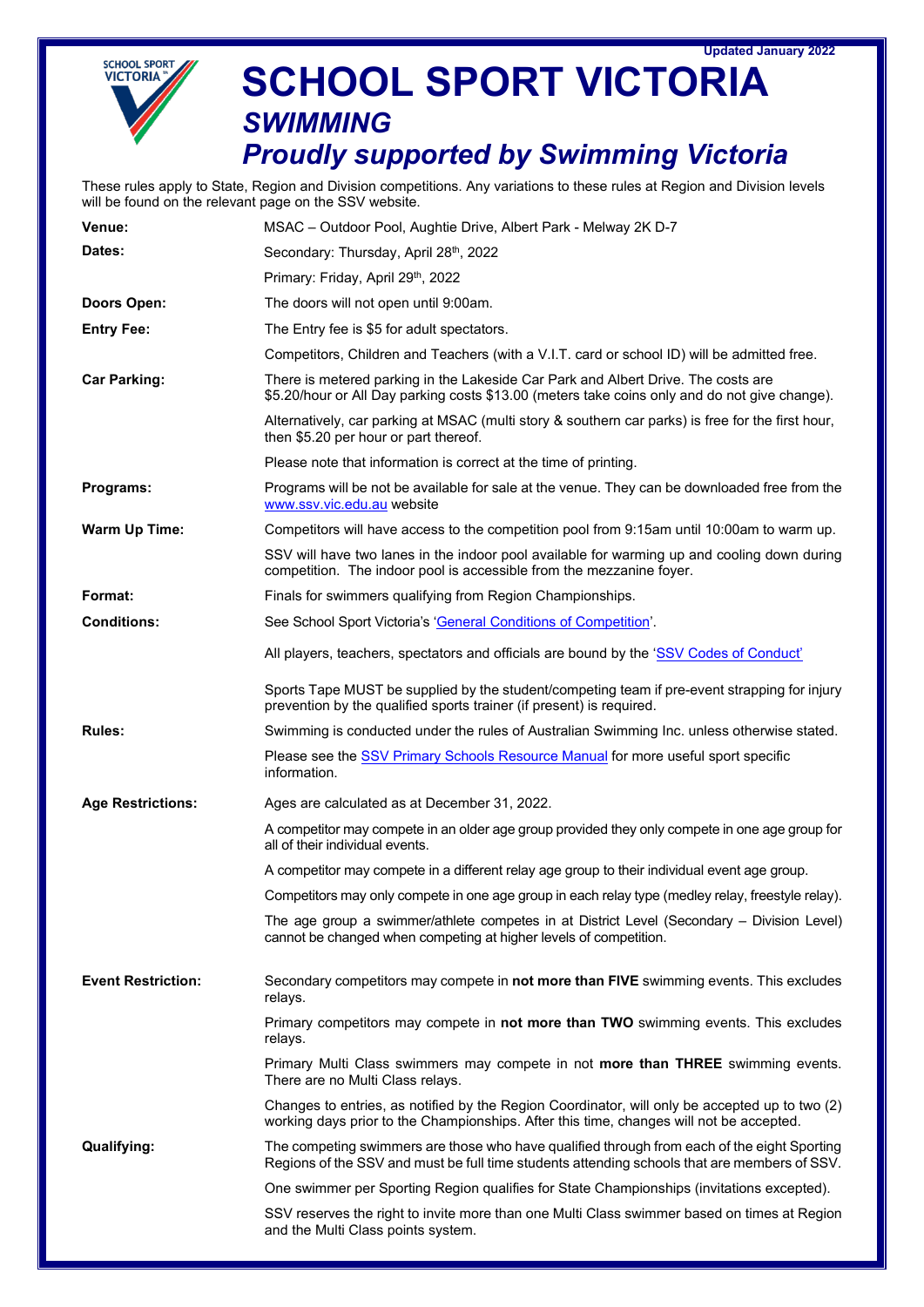| <b>Relay Teams:</b>          |                                                                                                                                                                                                                                                                                                                             |  |  |  |  |  |  |  |
|------------------------------|-----------------------------------------------------------------------------------------------------------------------------------------------------------------------------------------------------------------------------------------------------------------------------------------------------------------------------|--|--|--|--|--|--|--|
|                              | The four members of each relay team must be students at the same school/campus, with names<br>submitted on the relay team sheet prior to the competition.                                                                                                                                                                   |  |  |  |  |  |  |  |
|                              | One team per Sporting Region qualifies for State Championships.                                                                                                                                                                                                                                                             |  |  |  |  |  |  |  |
|                              | Small schools from the same Sports District with a combined enrolment of 300 pupils or less<br>may select a combined relay team.                                                                                                                                                                                            |  |  |  |  |  |  |  |
|                              | Teams will be disqualified if a relay team sheet is not supplied or swimmers in the event do not<br>match the names listed. Alterations can be made to the team sheet up to 20 minutes prior to the<br>event running.                                                                                                       |  |  |  |  |  |  |  |
|                              | Girls are permitted to compete in a Boy/Mixed Relay provided they do not also compete in a<br>Girls' Relay. A Boys/Mixed team must be made up of a minimum of one Boy.<br>Boys are not permitted to compete in the Girls' Relay.                                                                                            |  |  |  |  |  |  |  |
| <b>Multi Class Swimmers:</b> | Multi Class events are conducted over 50 m in Freestyle, Backstroke and Breaststroke.                                                                                                                                                                                                                                       |  |  |  |  |  |  |  |
|                              | Multi Class events will be conducted using the multi disability format for both boys and girls<br>and results calculated using the Swimming Australia Multi Class Points Schedule (MCPS)                                                                                                                                    |  |  |  |  |  |  |  |
|                              | Each Multi Class swimmer MUST have competed at the Region level.                                                                                                                                                                                                                                                            |  |  |  |  |  |  |  |
|                              | Students must hold a current classification. Students without a classification must contact<br>Swimming Victoria.                                                                                                                                                                                                           |  |  |  |  |  |  |  |
|                              | SSV reserves the right to invite extra Multi Class swimmers to the State Final that have not<br>qualified by placing first at Region competition.                                                                                                                                                                           |  |  |  |  |  |  |  |
|                              | Multi Class swimmers wishing to compete in able body events (including relays) must qualify<br>according to the regular SSV progression pathway.                                                                                                                                                                            |  |  |  |  |  |  |  |
| Dress:                       | Swimming costumes must comply with the Swimming Victoria Swimwear Bylaws and current<br>related guidelines except Swimming Victoria (SV) By-Law Competitions and Events 6.2<br>Competitors 11 years and under are not permitted (or allowed) to wear a<br>technical/performance suit in SV hosted competitions.             |  |  |  |  |  |  |  |
|                              |                                                                                                                                                                                                                                                                                                                             |  |  |  |  |  |  |  |
|                              | ie. SV By-Law 6.2 does not apply to School Sport Victoria events & Competitors 11<br>years and under are permitted to wear technical/performance suits.                                                                                                                                                                     |  |  |  |  |  |  |  |
|                              | Competitor must wear only one swimsuit in one or two pieces. No additional items, like arm<br>bands or leg bands shall be regarded as parts of a swimsuit.                                                                                                                                                                  |  |  |  |  |  |  |  |
|                              | Swimwear for boys shall not extend above the navel nor below the knee, and for girls, shall not<br>cover the neck, extend past the shoulder, nor shall extend below the knee.                                                                                                                                               |  |  |  |  |  |  |  |
|                              | The costumes of all competitors shall be in good moral taste, non-transparent and suitable for<br>the individual sports discipline.                                                                                                                                                                                         |  |  |  |  |  |  |  |
|                              | The Referee and/or Convener have the authority to exclude any competitor whose costume<br>does not comply with this rule.                                                                                                                                                                                                   |  |  |  |  |  |  |  |
|                              | Football shorts or board shorts are not considered suitable for competition at State<br>Championships.                                                                                                                                                                                                                      |  |  |  |  |  |  |  |
|                              | Compression clothing (such as Skins, Underarmour, Performax etc) that are not specifically<br>designed for swimming are not considered suitable. Swimmers wearing compression clothing<br>that is not approved by FINA will not be permitted to compete. For a full list of approved FINA<br>swim suits <b>click here</b> . |  |  |  |  |  |  |  |
| <b>Marshalling:</b>          | Competitors must report to the marshalling area for their event at least 20 minutes prior to the<br>scheduled starting time of the event.                                                                                                                                                                                   |  |  |  |  |  |  |  |
|                              | Competitors should be aware that the scheduled times printed in the program are approximate<br>and subject to change.                                                                                                                                                                                                       |  |  |  |  |  |  |  |
|                              | Appropriate announcements will be made concerning any substantial alterations.                                                                                                                                                                                                                                              |  |  |  |  |  |  |  |
| <b>Presentations:</b>        | At the conclusion of each event the first three placegetters will, when announced, mount the<br>victory dais and be presented with awards.                                                                                                                                                                                  |  |  |  |  |  |  |  |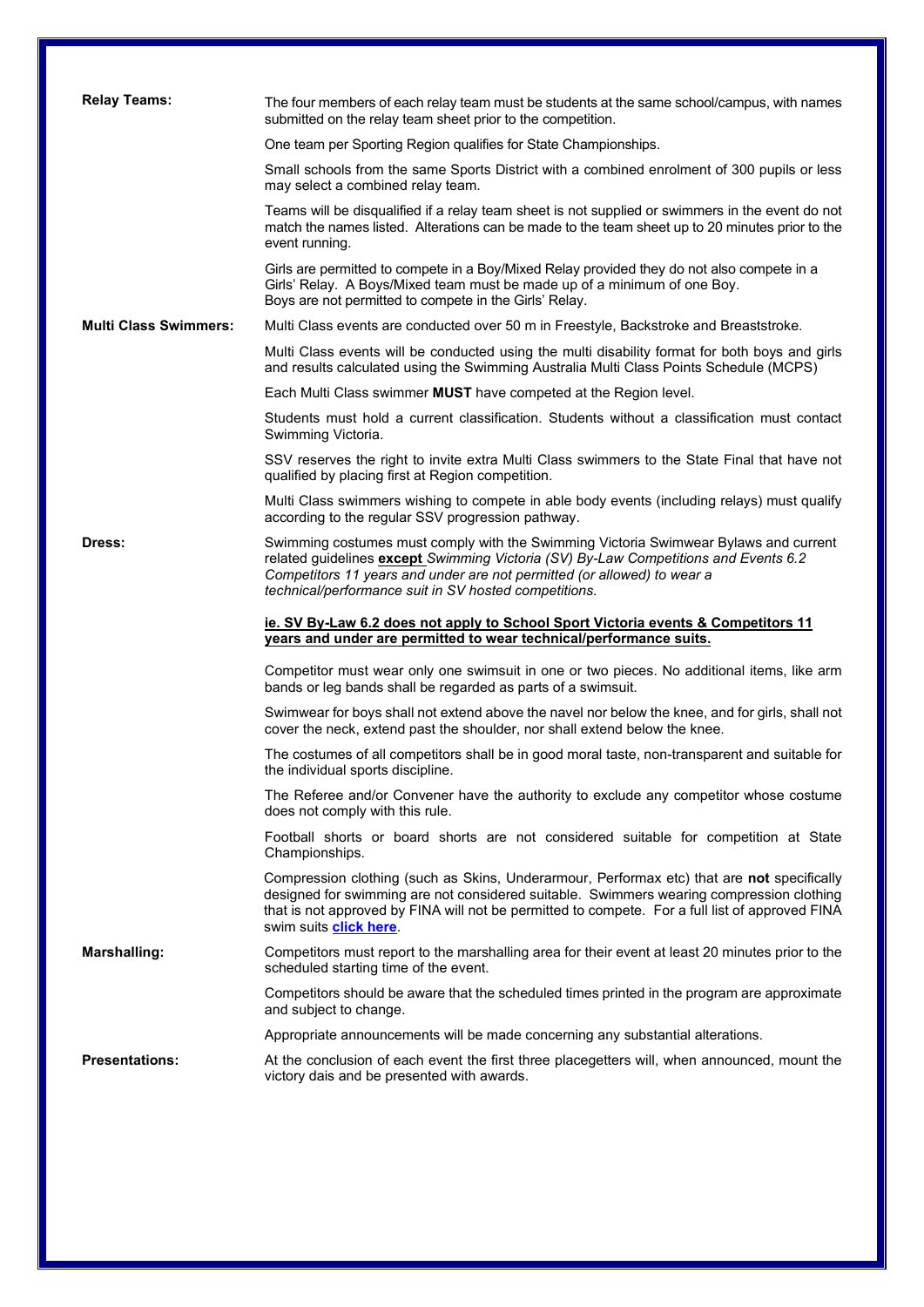| <b>Protests:</b>            |                                                                                                                                                                                                                                                                                                                     |  |  |  |  |  |  |  |  |
|-----------------------------|---------------------------------------------------------------------------------------------------------------------------------------------------------------------------------------------------------------------------------------------------------------------------------------------------------------------|--|--|--|--|--|--|--|--|
|                             | Protests must be notified to the Referee in Charge on the day of competition only by either the<br>competitor or teacher or adult responsible for the competitor.                                                                                                                                                   |  |  |  |  |  |  |  |  |
|                             | Any competitor aggrieved by the ruling of the Referee may request to compete under protest<br>(in the case of a disqualification/failed attempt) until their Appeal can be heard.                                                                                                                                   |  |  |  |  |  |  |  |  |
|                             | After the Referee has made his/her decision, there is an opportunity to lodge an appeal in<br>writing with the Convenor within 10 minutes of the conclusion of the race or the Referee's<br>decision, whichever comes first. There is an appeal fee of AUD\$50 cash to accompany any<br>appeal.                     |  |  |  |  |  |  |  |  |
|                             | Presentations will be withheld whilst any protest or appeal is being heard.                                                                                                                                                                                                                                         |  |  |  |  |  |  |  |  |
|                             | No protests or appeals will be heard after the day the competition is conducted.                                                                                                                                                                                                                                    |  |  |  |  |  |  |  |  |
| Privacy:                    | SSV will publish the names of qualifiers to this event and their school names on the SSV web<br>site for the official conduct and administration of this event.                                                                                                                                                     |  |  |  |  |  |  |  |  |
|                             | In order to celebrate the achievements of student in school sport events, SSV will publish full<br>results from the Championships, including competitors' names and schools on the SSV web<br>page and will make full results available to Swimming Victoria for the purposes of official<br>verification of times. |  |  |  |  |  |  |  |  |
|                             | "Sports Trend", official photographer to SSV, will be taking action photos plus photos of all<br>presentations at the Championships. SSV may forward suitable photos to the media (the<br>Herald Sun, The Age etc) for inclusion in articles covering the Championships.                                            |  |  |  |  |  |  |  |  |
|                             | If you wish to have your (or your son's/daughter's) name and/or images withheld please contact<br>School<br>Sport<br>Victoria<br>office<br>9084<br>9001<br>the<br>(03)<br>on<br>or<br>school.sport.victoria@education.vic.gov.au                                                                                    |  |  |  |  |  |  |  |  |
| <b>State Team Selection</b> | The State Swimming Team will NOT be selected and announced after these Championships.                                                                                                                                                                                                                               |  |  |  |  |  |  |  |  |
| (Team Vic):                 | All swimmers who wish to be considered for Team Vic Swimming must nominate online at the<br>School Sport Victoria website (www.ssv.vic.edu.au).                                                                                                                                                                     |  |  |  |  |  |  |  |  |

Please note that qualifying criteria and closing dates apply.